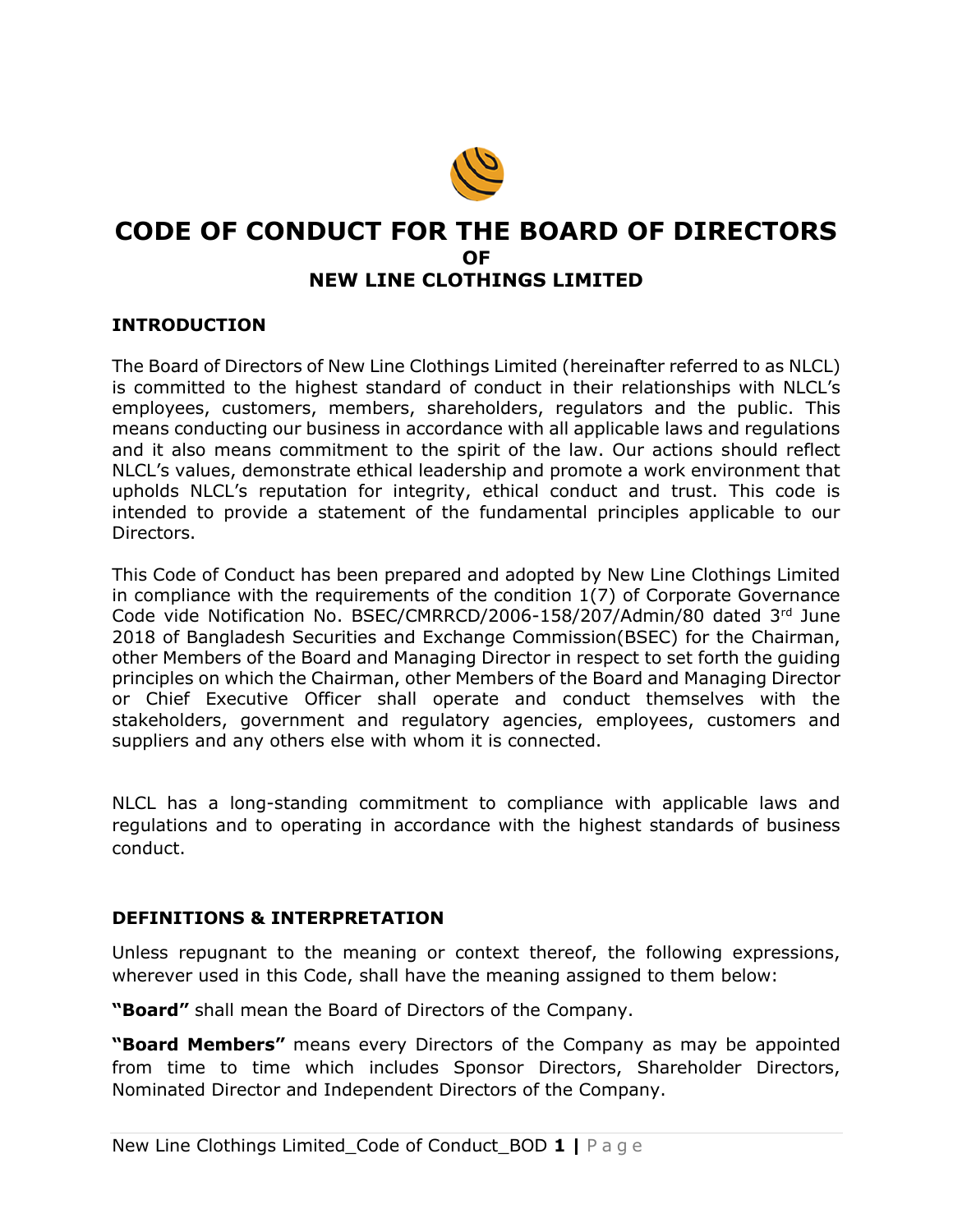**"Code of Conduct"** means this Code of Conduct for members of the Board including modifications as may be done from time to time.

**"Chief Executive Officer"** means Managing Director.

**"Company"** shall mean New Line Clothings Limited.

## **APPLICABILITY**

This code shall be applicable and binding on the Chairperson, other Board Members and Chief Executive Officer of the Company.

## **PRINCIPLES OF THE CODE OF CONDUCT**

The Code of Conduct is a guideline of the Executive Body to discharge their duties and responsibility as well as the affairs of the Company in an esthetical, honest and in a good faith for the greater interest of the company and to avoid all sorts of conflict of interest.

## **OBJECTIVE OF THE CODE OF CONDUCT**

The core objective of this code of conduct is to provide sound standards of governance, clear understanding of the outline of the company to balance out among company goal, principal activities and the way in which the Board operate, to foster full development of all individual abilities and skills in the Board and also growth the value of company and for all stakeholders, to recognized the integrity, honesty & accountability and to serve in all spheres of activities of the company.

#### **COMPLIANCE GUIDANCE**

The Chairperson, other Board members and Chief Executive Officer of the Company must act in a professional and ethical way and in the best interests of the Company and shall uphold the highest standards of honesty, trust, fairness, integrity and diligence and also observe the following:

#### **a. Prudent Conduct & behavior**

The Chairperson, other Board members and Managing Director shall carry out the business with due care and work with loyalty, in a good faith and in the best interest of the Company. They shall comply with all applicable laws, regulations, confidentiality, obligations and corporate policies of the company. They shall also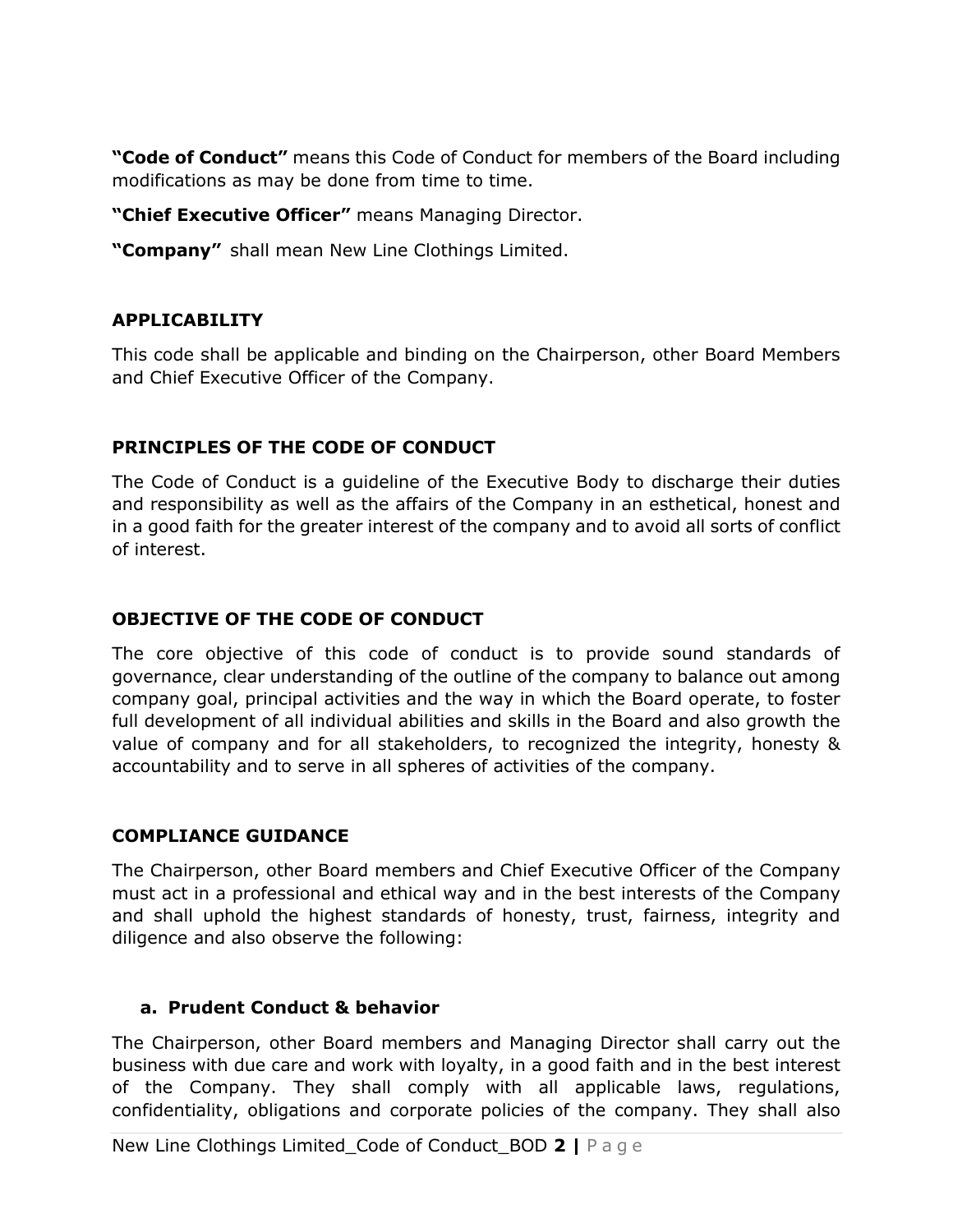perform their duty for the best interest of and fulfill their fiduciary obligations to company's shareholders.

# **b. Confidentiality**

The Chairperson, other Board members and Managing Director shall maintain confidentiality of information in carrying out their duties and responsibilities. All confidential information must be held in confidence, unless authorized by the Board or otherwise permissible in accordance with this Code; or the same is part of the public domain at the time of disclosure; or is required to be disclosed in accordance with applicable laws.

# **c. Conflict of Interest**

The Chairperson, other Board members and Managing Director shall not enter into any transaction which is or may likely to have a conflict with the interest of the Company save exceptional circumstances where prior approval of the Board would be required. They shall disclose to the board whether they directly, indirectly or on behalf of third parties have a material interest in any transaction or matter directly affecting the Company. They shall not exploit for their own personal gain, opportunities that are discovered through use of corporate property, information or position, unless the opportunity is disclosed fully in writing to the Board and the Board declines to pursue such opportunity for the company.

All transactions having conflict of interest should be carried out in accordance with law and be fully disclosed to the Board of Directors.

# **d. Compliance with Laws, Rules and Regulations**

The Chairperson, other Board members and Managing Director shall ensure compliance with the various legal/regulator requirements as applicable to the business of the Company and endeavor that before any directions are given or decisions taken, relevant legal/regulatory requirements are taken into account.

# **e. Prohibition of Insider Trading**

The Chairperson, other Board members and Managing Director shall comply with all laws, rules and regulations governing trading in the shares of the Company and the Company's Code of Conduct for prohibition of Insider Trading in dealing with the securities of the Company which, inter-alia, prohibits buying or selling of the Company's securities on the basis of any unpublished price sensitive information and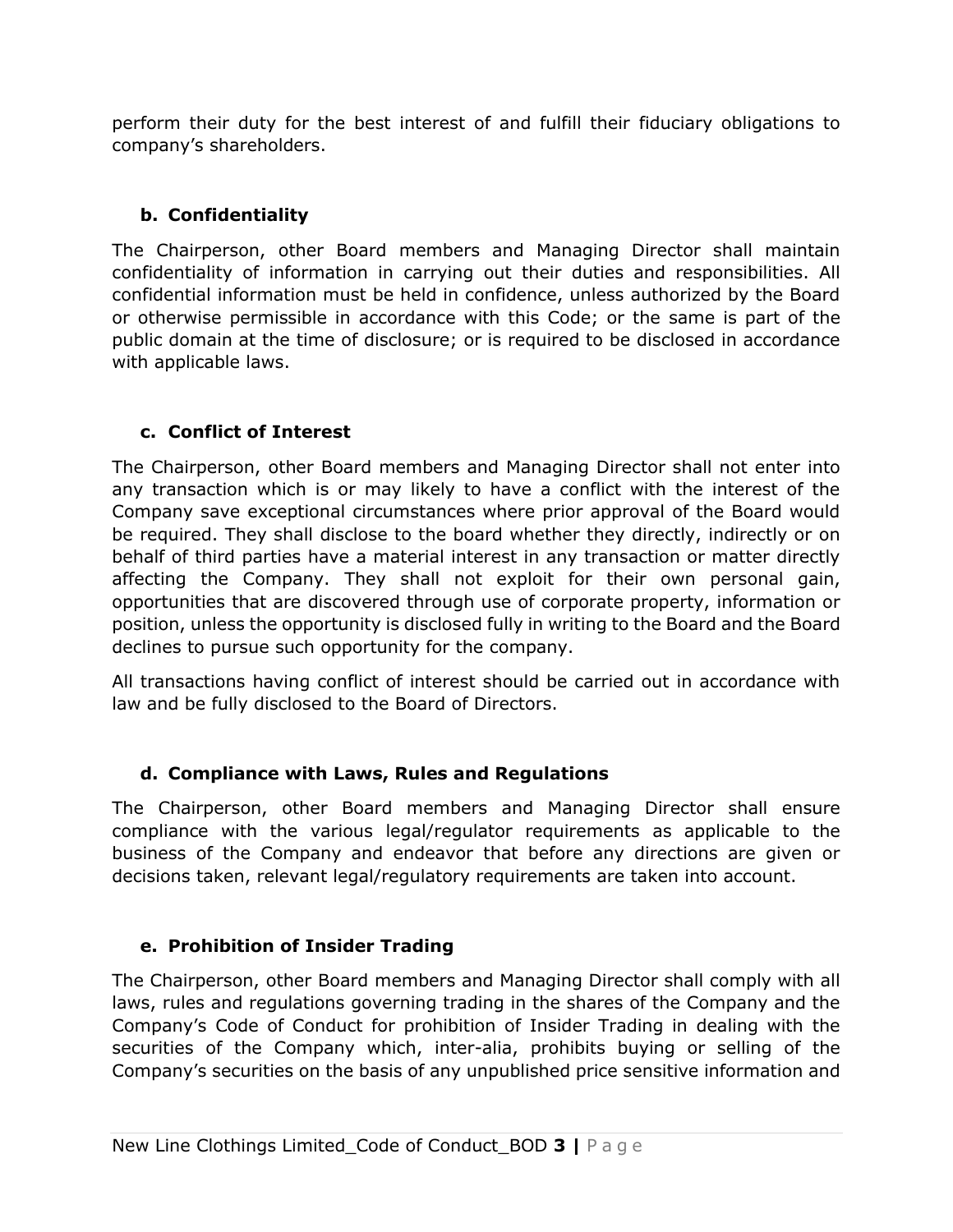prohibits disclosure of such information to any other person (including relatives) where such information may be used by such person for his or her personal benefit or gain.

The Chairperson, other Board members and Managing Director should comply with the provision of the Companies Act,1994 and applicable rules and regulations issued by the Bangladesh Securities and Exchange Commission, Dhaka Stock Exchange and Chittagong Stock Exchange, in so far as they relate to prohibitions on insider trading.

# **f. Relationship with Environment**

The Chairperson, other Board members and Managing Director should cause the Company to strive to provide a safe and healthy working environment and comply, in the conduct of the business affairs of the Company, with all regulations regarding the preservation of the environment of the industry it operates in.

The Company should be committed to prevent the wasteful use of natural resources and minimize any hazardous impact of the development, production, use and disposal of any of its products and services on the ecological environment in accordance with the applicable laws.

# **g. Relationship with Employees**

The Chairperson, other Board members and Managing Director shall ensure sound human resource to maintain friendly working environment and better career path. Their outmost importance on the continuous development of human resources to enhance their competencies through continuous in house and external training program and encourages people. They shall also assist the Company in further aligning its human resource policies, processes and initiatives to meet its business needs.

## **h. Relationship with Customers**

The Chairperson, other Board members and Managing Director shall work to maintain a good business relationship and liaison with its customers through proper business communication. They shall also work so that the company is committed to manufacture and market its products of the highest quality and standards as per customer needs backed by efficient market analysis and review with the requirements of the customers to ensure their total satisfaction.

# **i. Relationship with Shareholders/Investors**

The Chairperson, other Board members and Managing Director should be committed to enhance shareholders/investors value and in ensuring that the company complies with all regulations and laws that govern shareholders right. They should also fairly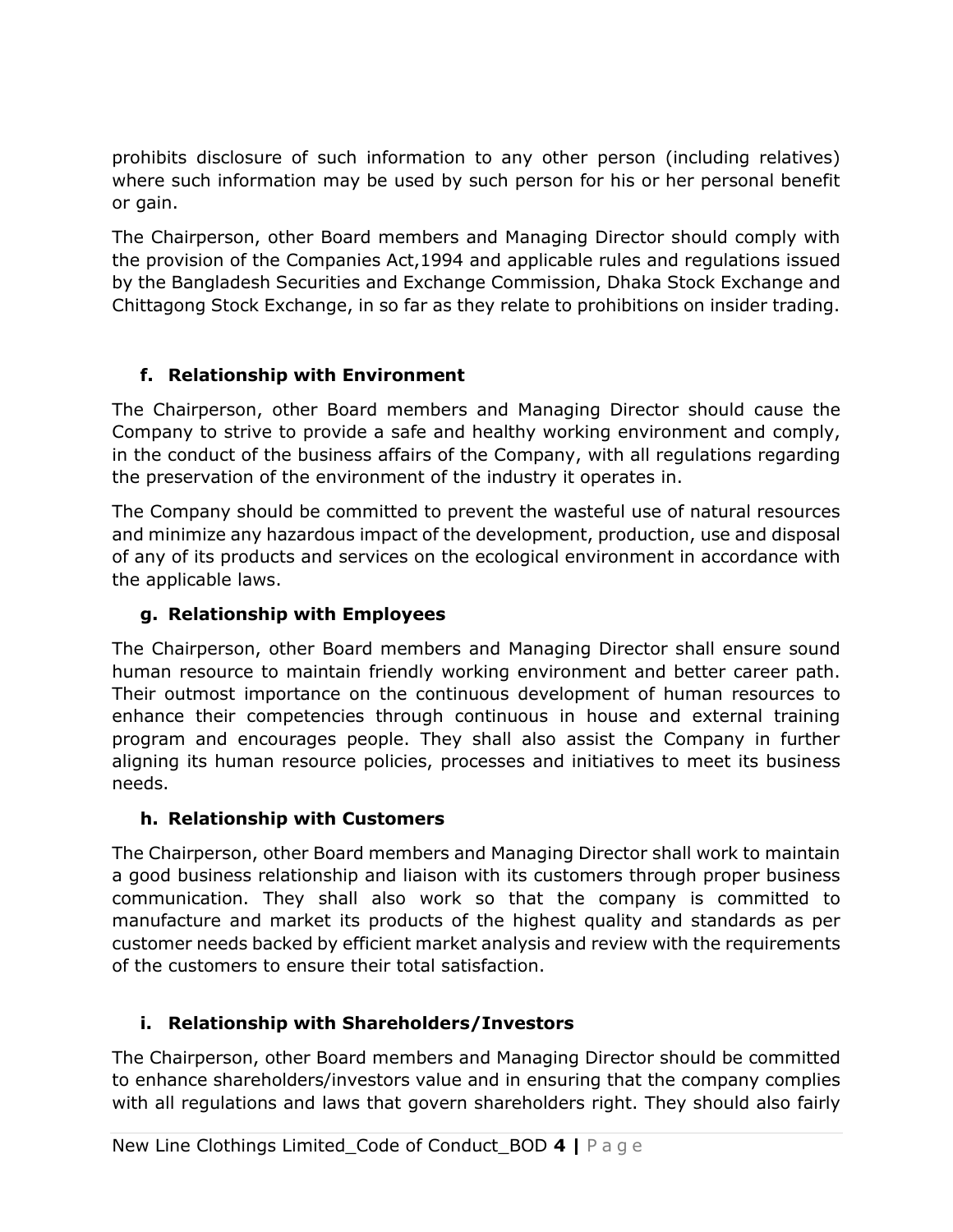inform its shareholders about all relevant aspects of the company's business and disclose such information in accordance with the respective regulations and agreements.

## **j. Relationship with Suppliers**

This code contains general requirements applicable to all suppliers to Company.

It is imperative that the Board of Directors maintain a good business relationship and liaison with company suppliers. This shall be achieved through proper business communication and by treating suppliers indifferently, fairly and honesty. They also ensure that the supplier is committed to supply the raw materials persistently to keep the production stream moving as well as consider the availability, quality and price of raw materials.

#### **k. Independency**

The Chairperson, other Board members and Managing Director should remain independent in all material respects.

The Chairperson, other Board members and Managing Director should act impartial to the Employees, Customers, Suppliers, Shareholders and other Stakeholders.

## **l. Safeguarding the Company's property**

The Chairperson, other Board members and Managing Director shall responsible to protect the Company's property regardless of whether the same is tangible or intangible. Further they must ensure that the use of Company's property for illegal on non-ethical business purposes shall be strictly prohibited. They also assure that all the employees are therefore accountable to take proper and due care of the property entrusted to him/her.

#### **m. Equality and Safest working environment**

The Chairperson, other Board members and Managing Director shall maintain equality while dealing with every individual of the company including safest working environment.

## **COMPLIANCE WITH THE CODE**

This code has not specifically addressed every potential form of unacceptable conduct and it is expected that the Chairperson, other Board members and Managing Director will exercise good judgement in compliance with the principles set out in this code.